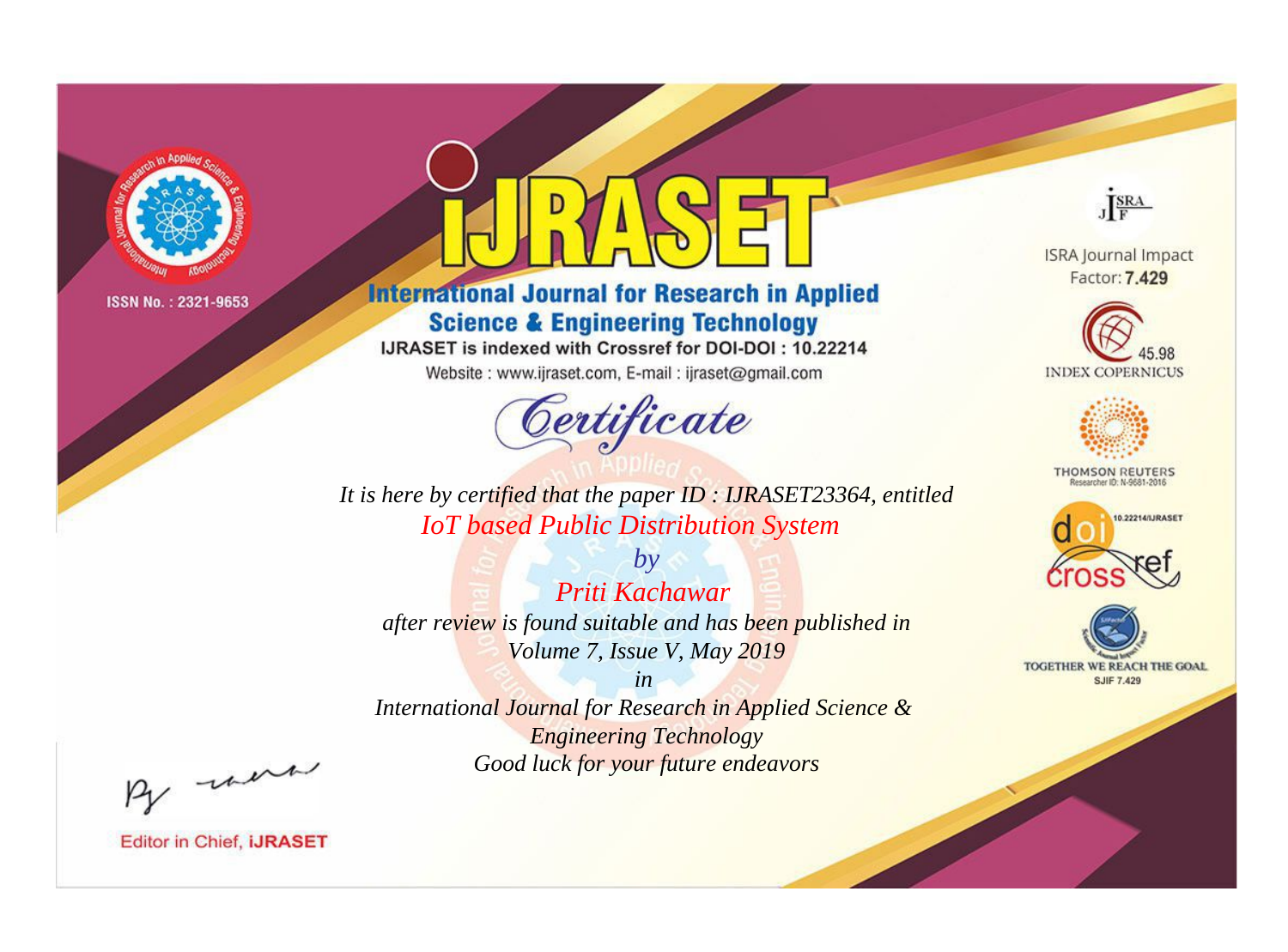

# **International Journal for Research in Applied Science & Engineering Technology**

IJRASET is indexed with Crossref for DOI-DOI: 10.22214

Website: www.ijraset.com, E-mail: ijraset@gmail.com



JERA

**ISRA Journal Impact** Factor: 7.429





**THOMSON REUTERS** 



TOGETHER WE REACH THE GOAL **SJIF 7.429** 

*It is here by certified that the paper ID : IJRASET23364, entitled IoT based Public Distribution System*

*by Urvesha Joshi after review is found suitable and has been published in Volume 7, Issue V, May 2019*

*in* 

*International Journal for Research in Applied Science & Engineering Technology Good luck for your future endeavors*

By morn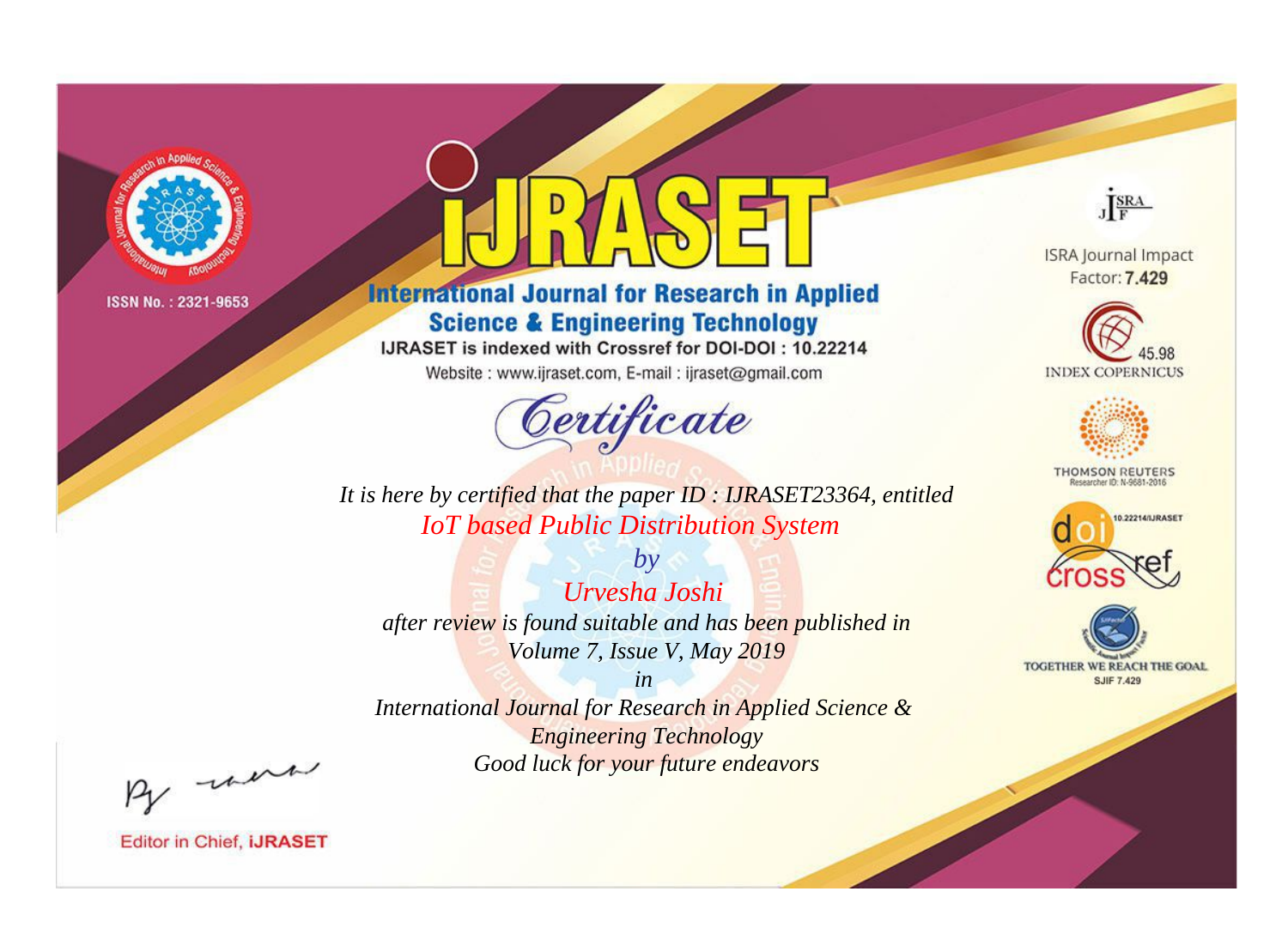

# **International Journal for Research in Applied Science & Engineering Technology**

IJRASET is indexed with Crossref for DOI-DOI: 10.22214

Website: www.ijraset.com, E-mail: ijraset@gmail.com



JERA **ISRA Journal Impact** 

Factor: 7.429





**THOMSON REUTERS** 



TOGETHER WE REACH THE GOAL **SJIF 7.429** 

*It is here by certified that the paper ID : IJRASET23364, entitled IoT based Public Distribution System*

*by Megha Rajput after review is found suitable and has been published in Volume 7, Issue V, May 2019*

*in* 

*International Journal for Research in Applied Science & Engineering Technology Good luck for your future endeavors*

By morn